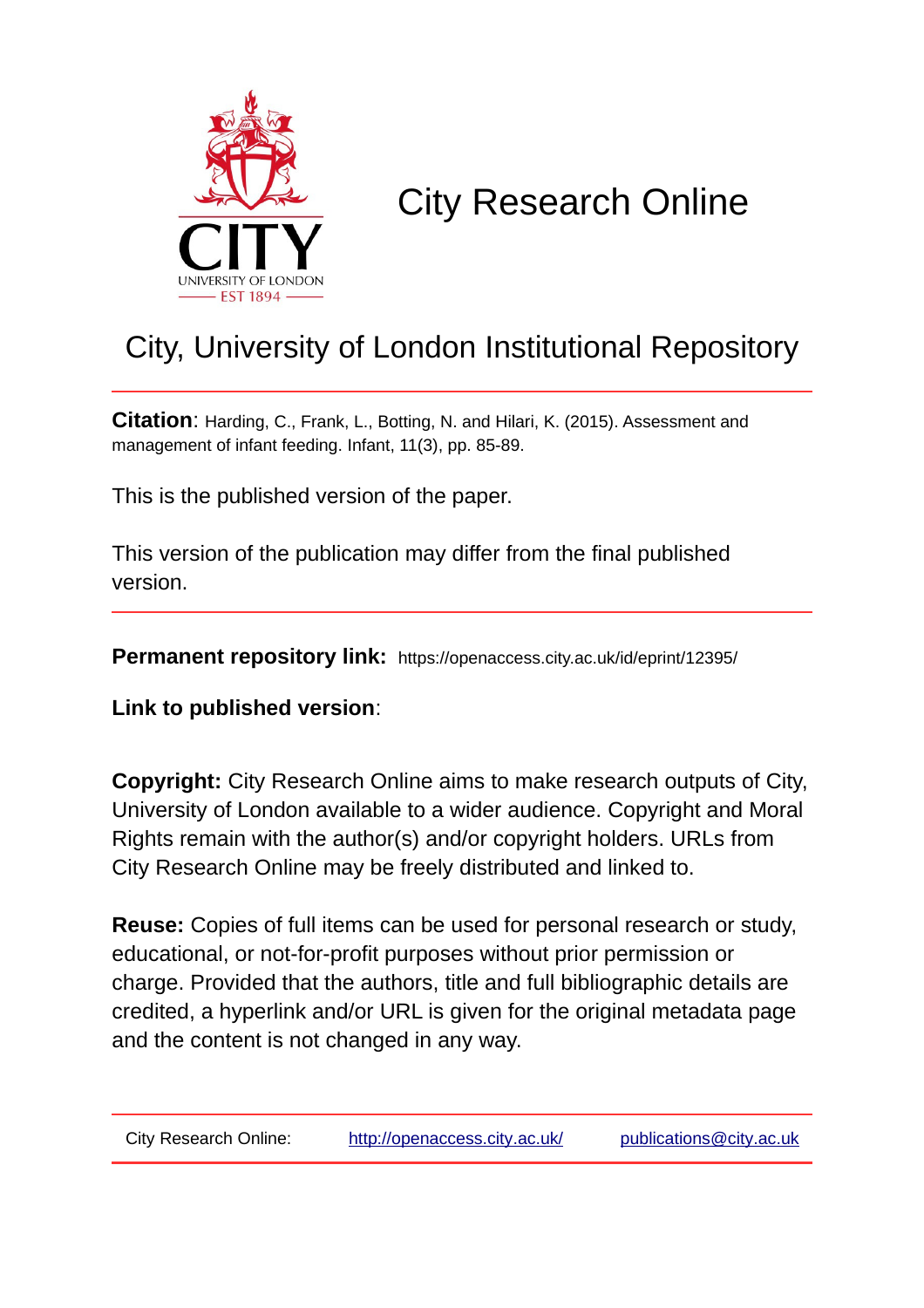# **Assessment and management of infant feeding**

Some infants have difficulty establishing the consistent suck-swallow-breathe cycle that is important for the development of competent feeding. This article summarises the progress of nine infants with neurodevelopmental disorders to consider the core components necessary for a comprehensive feeding assessment for vulnerable infants. It also highlights the main approaches used to support the development of infant feeding.

### **Celia Harding1,2**

BSc, MSc, MRCSLT, Reg HCPC Senior Lecturer and Speech and Language Therapist

#### **Lindsay Frank2**

BSc, PG Dip (APHC), RGN, RSCN Advanced Neonatal Nurse Practitioner

#### **Nicola Botting1**

PhD Professor of Developmental Disorders

#### **Katerina Hilari1**

PhD Reader in Acquired Language Impairment

1 City University London 2 Royal Free Hospital, London

## **Keywords**

infant feeding; neurodevelopmental disorders; assessment; management; non-oral feeding

## **Key points**

**Harding C., Frank L., Botting N., Hilari K.** Assessment and management of infant feeding. *Infant* 2015; 11(3): 85-89.

- 1. Not all infants will have achieved full oral feeding when they go home from neonatal care.
- 2. Supporting parents to identify infant states is an important part of oral feeding and oral care development.
- 3. It is important that practitioners who work with infants understand the rationale underpinning approaches that support infant feeding.

**F**eeding requires coordination of sucking, swallowing and breathing. Infants demonstrate two types of sucking: nutritive sucking (NS) and non-nutritive sucking  $(NNS)$ .<sup>1</sup> NS is the intake of fluid that occurs when there is an alternation between expression and suction at one suck per second, whereas NNS does not involve any nutrient flow and is at two sucks per second.<sup>1</sup> NS is coordinated with swallowing and breathing.<sup>2</sup> Oral readiness, usually demonstrated by waking for feeds, is an essential part of feeding development.<sup>3</sup>

The feeding problems seen in vulnerable infants are likely to be multifactorial in origin. Difficulties include an ineffective cycle of sucking, swallowing and breathing which can lead to variable oxygenation, irregular breathing sequence and consequently poor digestion.4 The lack of ability to develop a suck-swallow-breathe cycle could be due to other factors such as poor motor skills and posture, an immature autonomic nervous system, gastro-oesophageal reflux or fatigue effects from heart difficulties. Underdeveloped or abnormal neurology, eg central nervous system damage or neuromuscular disorders, can also impact on feeding development.<sup>4</sup>

As an infant matures sucking amplitude, rate, pressure, timing of sucking cycles, sucking efficiency and proficiency begin to change and become more consistent over time. These sucking attributes are important in the development of competent feeding. Undeveloped motor skills and abnormal muscle tone can contribute to weak sucking pressure, a decreased sucking cycle, variable pressure throughout the feed, and reduced oral

intake.<sup>5</sup> Poor general health, particularly respiratory difficulties, may delay the development of competent feeding skills and impact on the establishment of a consistent suck-swallow-breathe cycle.<sup>6</sup>

Few studies discuss the management of infants who struggle to develop competent feeding skills; the vast majority of articles that look at feeding in premature infants focus on NNS and its link to development of oral feeding.7 For infants with more complex needs, NNS does not have similar benefits. This is because NS and NNS have different and distinct sites of neurological activation.<sup>8,9</sup> However, NNS is important in helping parents and carers to learn to focus on the differing states of their infants as well as helping the preparation of an appropriate state to attempt some feeding or oral care. This article summarises the progress of nine infants with neurodevelopmental disorders who used NNS to help focus their parents' attention on the developing infant states. It also summarises the main types of approaches that focus on maximising feeding and oral motor competence.

## **Assessment of early oral motor and feeding skills**

### **Observation**

Observation focuses on the infant's interaction with the environment, in particular parent-infant responsiveness, and can provide important information about developing behavioural states.<sup>10</sup> Infant states are well classified with descriptors that include: deep sleep, quiet alert, active sleep, active alert, drowsiness, crying and indeterminate states.10 For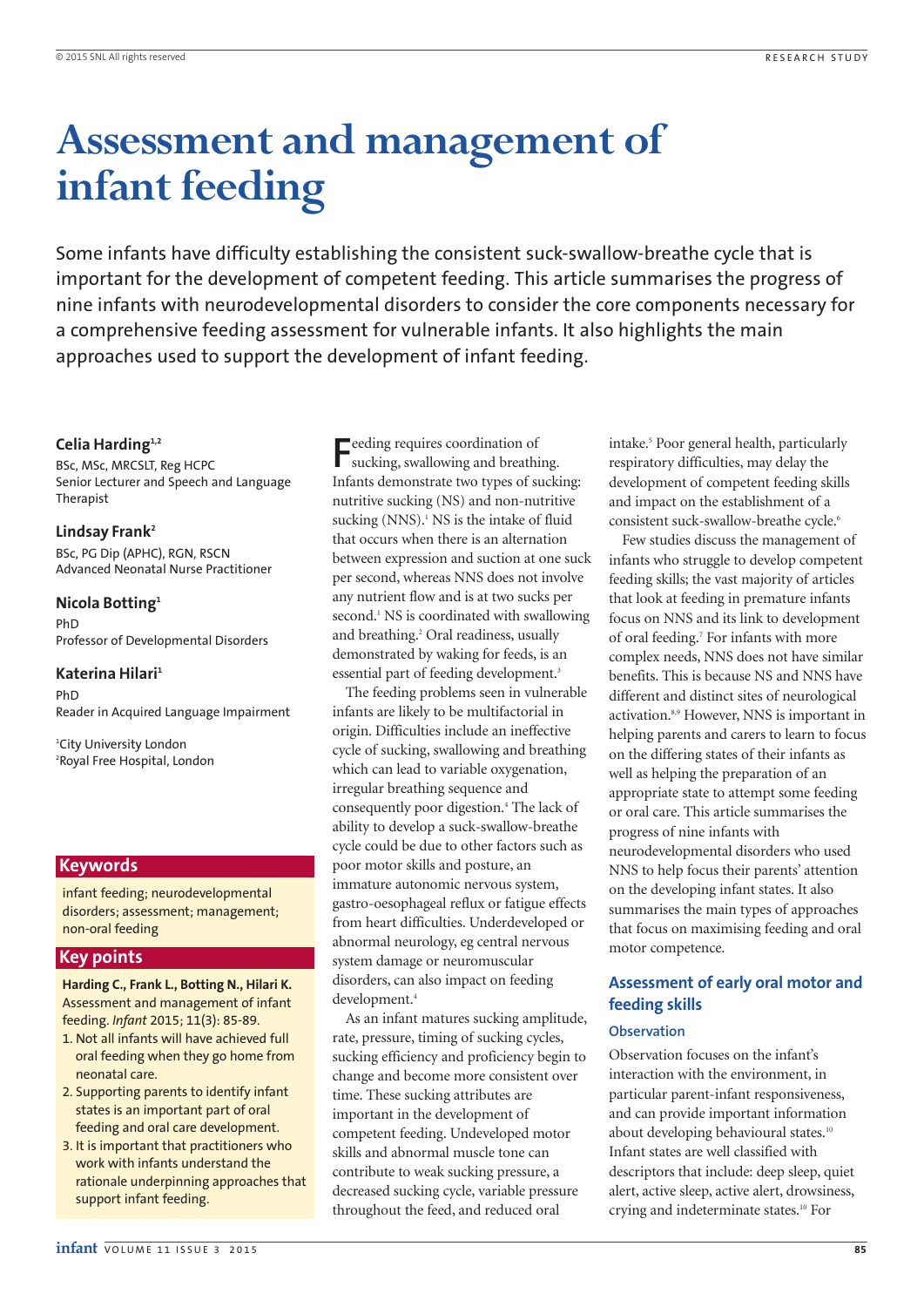### RESEARCH STUDY

premature infants, observation and helping the infant to develop oral readiness signs are important when preparing for the introduction of oral feeding.<sup>11,12</sup> The same approaches to observing infants with neurodevelopmental problems should also be followed.13 Oral readiness is one of the key markers that practitioners use when deciding if progression to oral feeding is an option. A coordinated swallow is present at 34 weeks' gestation and can be the most effective time to consider the introduction of some oral feeding.4

Heart rate and bradycardia are often important indicators of autonomic control and stability during observation.<sup>14,15</sup> In premature infants, autonomic control is not fully developed until 37-38 weeks' gestation but infants with neurodevelopmental problems may also show difficulties beyond this age.16 An increase in respiratory effort can interrupt the sequential nature of the swallow process and lead to aspiration risk.<sup>14,15</sup>

#### **Oral motor examination**

An oral motor examination must include evaluation of muscle tone, the palate (both the anterior and posterior palate, with checks made for any clefts), tongue, jaw and general appearance of the oral cavity, ie presence of any oral residue. Examination of the tongue should include an evaluation of NNS to ascertain the type of sucking pattern the infant uses.12 Some available assessments require a practitioner to have training, such as the neonatal oral motor assessment scale (NOMAS).17 An infant may display normal, disorganised or dysfunctional sucking. Disorganised sucking is characterised by bursts of 3-5 sucks with varying pauses between each burst. This pattern is immature in its presentation. Dysfunctional sucking refers to unusual or inconsistent movements. This does not mean that the infant will not develop the ability to feed orally, but indicates that there may be difficulties that indicate slower progress to achieve oral feeding.4,13 Infant sucking rates change in the first month of life: from 55 sucks per minute to 70 sucks per minute.<sup>18</sup> The suckswallow ratio of 1:1 also changes in the first month, with patterns of 2:1 and 3:1 emerging.<sup>18</sup>

Reflexes provide an important marker of sensory status<sup>19</sup> and reflexes for assessment include the biting reflex, rooting reflex, stimulation of the cough reflex and the gag reflex. Activation of the gag is different

from initiation of a cough; the gag utilises glossopharyngeal sensory input (cranial nerve XI) and vagal motor output (cranial nerve X) whereas the cough reflex involves superior laryngeal (vagal) sensory input with recurrent laryngeal motor and glottic closure output.8 Although the gag does not provide specific information about the swallow, it can provide important sensory information and give an indication of any changes that are occurring in neurological status.<sup>19</sup>

## **Oral readiness**

Alertness, hunger signs and NNS competence are often assessed in combination with a review of successful weight gain, respiratory stability and general physiological stability before a tube feed or when suckling on an empty expressed breast nipple.<sup>20</sup>

## **Oral trials**

An oral trial can involve a small amount (5-20mL) of milk or water (via syringe, bottle or breast).<sup>21</sup> This amount will allow evaluation of bolus organisation and some sequential movements, and assessment of the suck-swallow-breathe cycle, which is important for successful feeding.<sup>1</sup>

## **Management strategies to support infant feeding**

Using NNS during the initial part of a tube feed (gastrostomy, nasogastric or nasojejunal) may, though not always, facilitate transition to oral feeding. It can help to: $11,15$ 

- calm the infant
- support state regulation and establish an association between sucking and satiation
- support oral care
- enhance parent/carer and child interaction.

Regular use of NNS during tube feeding can be important as a method of using verbal coaching to support parent interpretation of infant communication states and can lead to quicker discharge home for those infants without difficulties.<sup>11,13</sup> Parents can be taught to identify their infant's states and to 'read' their early communication as part of overall feeding management.<sup>11</sup>

Strategies involving close skin-to-skin contact with a parent<sup>22</sup> can be used to support development of autonomic stability as well as parent-infant bonding. This is important as an immature autonomic system can impact on the suckswallow-breathe cycle leading to variable oxygenation, irregular breathing sequence and inadequate digestion.<sup>4,23</sup>

More unstable infants may benefit from work on the swallow first as stable swallow function emerges before sequential sucking.<sup>4</sup> Small amounts of milk (50-200µL) delivered initially by a syringe are recommended for this approach.<sup>21</sup> Once the swallow is established, pacing can be used with small amounts of milk so that the infant learns to develop a suckswallow-breathe pattern during feeds.<sup>18</sup>

Managing any amount of oral intake is dependent on safety of the swallow and tolerance of feeds. Dodrill et al $^{24}$  suggest that management needs to include a combination of factors such as physiological states, respiration, gastrointestinal aspects, NNS and NS patterns, readiness cues and the needs of parents and carers. Moving towards full oral feeding is often indicated by the infant taking 75-80% of the oral feed, at least 4-6 feeds per day or being on the breast for 5-20 minutes with 'good sucking'.<sup>24</sup> For more compromised infants, small amounts of oral intake or an oral care programme must be considered to support carer-infant bonding and interaction<sup>12,13</sup> Other factors, such as speed of milk flow from a bottle teat or whether nipple shields are needed to help support the development of breastfeeding, are important considerations.<sup>25</sup>

Positioning may be used to help promote the best head and neck support in the process of feeding. For bottle fed infants, side lying can ensure a patent airway and also reduces the effort of maintaining a more upright and sustained position.26 It also helps the infant to develop a sustained experience of consistent sequential sucking with the suck-swallow-breathe cycle.<sup>2,15,27</sup>

There may be problems with managing the flow of milk when learning to bottle feed, particularly with premature infants or term infants with neurodisability.<sup>4</sup> When bottle feeding, a vulnerable infant's respiratory rate may decrease, which compromises ventilation and tidal volume. The reduction of ventilation results in less oxygenation of the blood and a build up of carbon dioxide leading to apnoeic episodes and bradycardia.<sup>14</sup>

Sometimes more viscous milk or thickeners are recommended, although the use of thickeners for premature infants is often criticised due to perceived:9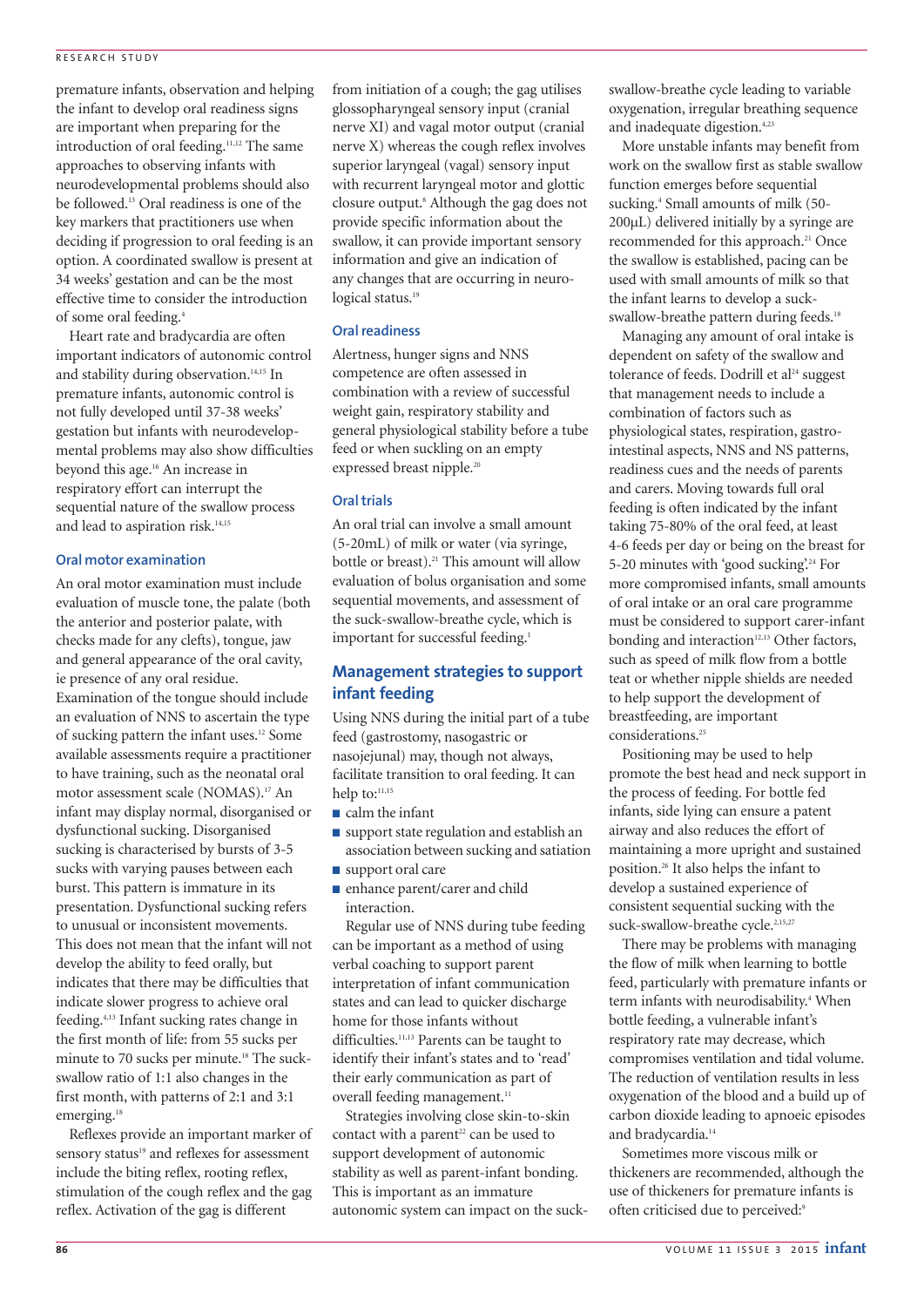| Case           | <b>Sex</b> | <b>Gestational</b><br>age<br>(weeks) | <b>Birth</b><br>weight<br>(g) | <b>Medical</b><br>information                                 | Days in<br>hospital | Method of<br>feeding on<br>discharge | Days to<br><b>FOF</b>    |
|----------------|------------|--------------------------------------|-------------------------------|---------------------------------------------------------------|---------------------|--------------------------------------|--------------------------|
| $\mathbf{1}$   | M          | 35                                   | 2106                          | <b>IUGR</b>                                                   | 39                  | NGT/b                                | L,                       |
| $\overline{2}$ | M          | 37                                   | 2844                          | Down's<br>syndrome;<br>hypotonia                              | 16                  | $\mathbf b$                          | 14                       |
| $\overline{3}$ | F          | 41                                   | 3980                          | Beckwith-<br>Wiedemann<br>syndrome;<br>apnoea when<br>feeding | $\overline{7}$      | Thickened<br>milk in bt              | $\overline{7}$           |
| $\overline{4}$ | M          | 37                                   | 2834                          | Down's<br>syndrome;<br>hypotonia;<br><b>VSD</b>               | $\mathbf{q}$        | NGT/bt                               | $\overline{a}$           |
| 5              | M          | 37                                   | 2705                          | Down's<br>syndrome                                            | 25                  | NGT/b                                | ÷,                       |
| 6              | F          | 37                                   | 2260                          | Sepsis; severe<br>perinatal<br>hypoxia                        | 33                  | NGT/bt                               | ÷,                       |
| $\overline{7}$ | F          | 34                                   | 1890                          | <b>IUGR; GOR</b>                                              | 92                  | GT/bt                                | ÷,                       |
| 8              | F          | 40                                   | 3120                          | Floppy at<br>birth; poor<br>suck                              | $\overline{7}$      | NGT/bt                               | 112                      |
| 9              | F          | 31                                   | 2650                          | Hypotonic;<br>poor reflexes;<br><b>GOR</b>                    | 56                  | NGT/bt                               | $\overline{\phantom{a}}$ |



- reduction in the absorption of nutrients from milk
- difficulties with absorption in the immature gut

■ greater risk of necrotising enterocolitis. Some thickening agents are used with term infants to increase the viscosity of milk but for premature infants, practitioners usually alter the flow of a bottle teat. Often rate of milk flow is evaluated and a different teat may be trialled, so for example, a slow flow teat may enable an infant to learn to develop a successful suck-swallow-breathe sequence.<sup>25</sup>

## **Clinical examples**

Nine infants born between 30 and 42 weeks' gestation were recruited to participate in this study (**TABLE 1**). Three infants were diagnosed with Down's syndrome (Cases 2, 4 and 5) and one with Beckwith-Wiedemann syndrome (Case 3). The remaining five infants did not have identifiable diagnoses, but did present with a range of difficulties including dysfunctional sucking on initial assessment (**TABLES 1 AND 2**), variable states of muscle tone, variable displays of oral reflexes and limited ability to feed effectively or safely to complete feeds. The parents were trained to use NNS to identify infant states and to prepare the infant pre-oral trials and pretube feeds. All infants remained in hospital until a feeding regime was established (either oral, tube or mixed approach). The infants' days in hospital ranged from 7-92 days (median 9.37; mean 31.5; mode 7; standard deviation 28.08). These outcomes compare favourably with other studies that include premature infants who do not have additional difficulties.<sup>7</sup> Infants were monitored on discharge from the hospital for the first six months of life. Ethical approval was gained from the NHS Integrated Research Application System committee at a London hospital. Parents were informed of the study with relevant information, and informed signed consent was obtained.

## **Assessment**

Upon initial assessment, the following skills were identified:

- Two infants (Cases 3 and 7) had some normal sucking patterns
- Eight infants (Cases  $1, 2, 3, 4, 5, 7, 8, 9$ ) had some disorganised sucking patterns
- Seven infants (Cases 1, 2, 4, 5, 6, 8, 9) had some dysfunctional sucking patterns

None of the infants with Down's syndrome (Cases 2, 4 and 5) showed any features of a normal sucking pattern on assessment; all shared similar disorganised and dysfunctional sucking patterns. Only one of the three (Case 2) went home fully orally fed.

On assessment, features that prevented the implementation of full oral feeding included:

- a high level of oral residue
- aspiration signs, including significant apnoea episodes during oral trials
- an inability to sustain a short suckswallow-breathe sequence during an oral trial
- an MRI that indicated a neurological presentation likely to impact on feeding, eg cerebellar and basal ganglia damage or immature development
- inconsistent demonstration of oral reflexes
- information provided by videofluoroscopy that demonstrated aspiration.

## **Skills on discharge**

- On discharge, the following skills were identified:
- $\blacksquare$  Five infants (Cases 2, 3, 4, 7, 8) had some features of normal sucking patterns
- Eight infants (Cases 1, 3, 4, 5, 6, 7, 8, 9) had some features of disorganised sucking patterns
- Four infants (Cases 1, 5, 6, 9) had some features of dysfunctional sucking patterns
- Three infants (Cases 2, 3, 8) went home fully orally fed. Case 2 took 14 days to achieve full oral feeding, Case 3 took seven days and Case 8 took 112 days. Only one infant (Case 6) developed no

normal sucking patterns. He had significant reflux and had a range of difficulties related to his severe perinatal hypoxia. He had a gastrostomy inserted and an oral care programme implemented to stimulate oral sensitivity and to reduce the presence of oral pathogens. Features that supported transition to partial or full oral feeding included:

- stable oral reflexes
- reduced oral residue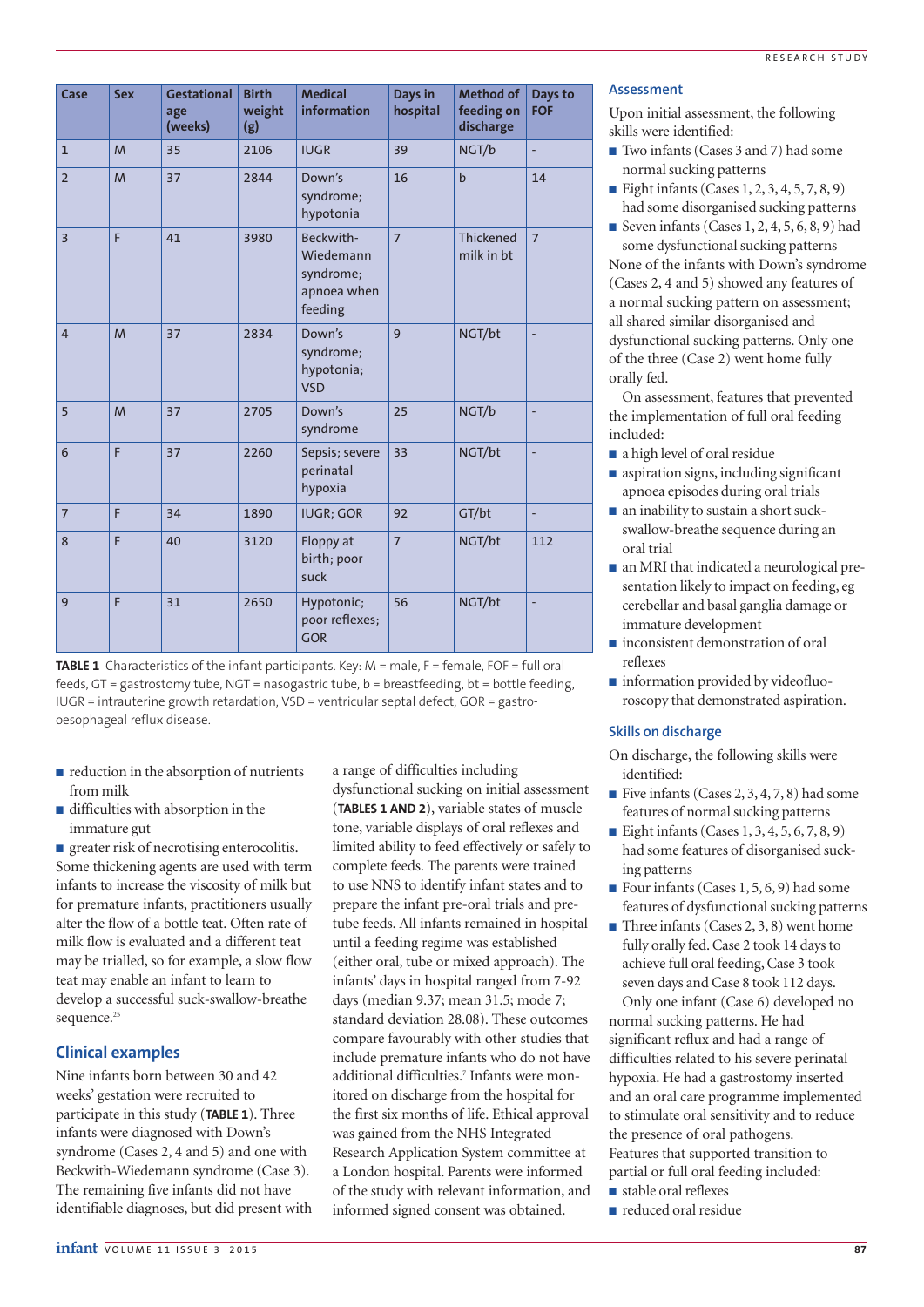### RESEARCH STUDY

| Case           | <b>Disorganised</b><br>suck pattern<br>at initial<br>assessment | <b>Disorganised</b><br>suck pattern<br>on discharge | <b>Dysfunctional</b><br>suck pattern<br>at initial<br>assessment | <b>Dysfunctional</b><br>suck pattern<br>on discharge | <b>Normal</b><br>suck<br>pattern at<br>initial<br>assessment | <b>Normal</b><br>suck<br>pattern<br>on<br>discharge |
|----------------|-----------------------------------------------------------------|-----------------------------------------------------|------------------------------------------------------------------|------------------------------------------------------|--------------------------------------------------------------|-----------------------------------------------------|
| $\mathbf{1}$   | $\overline{2}$                                                  | 6                                                   | $\overline{2}$                                                   | $\mathbf{1}$                                         | $\mathbf{0}$                                                 | $\mathbf{0}$                                        |
| $\overline{2}$ | $\overline{4}$                                                  | $\Omega$                                            | $\overline{3}$                                                   | $\Omega$                                             | $\mathbf{0}$                                                 | 10                                                  |
| $\overline{3}$ | 5                                                               | 5                                                   | $\Omega$                                                         | $\overline{0}$                                       | 8                                                            | 8                                                   |
| $\overline{4}$ | $\overline{4}$                                                  | $\mathbf{1}$                                        | $\overline{3}$                                                   | $\overline{0}$                                       | $\mathbf{0}$                                                 | $\overline{7}$                                      |
| 5              | 5                                                               | 5                                                   | 5                                                                | 5                                                    | $\mathbf{0}$                                                 | $\mathbf{0}$                                        |
| 6              | $\Omega$                                                        | $\overline{4}$                                      | 10                                                               | 6                                                    | $\mathbf{0}$                                                 | $\overline{0}$                                      |
| $\overline{7}$ | 5                                                               | $\overline{7}$                                      | $\Omega$                                                         | $\Omega$                                             | $\overline{2}$                                               | $\overline{2}$                                      |
| 8              | $\overline{4}$                                                  | 6                                                   | 6                                                                | $\mathbf{0}$                                         | $\overline{0}$                                               | $\overline{4}$                                      |
| 9              | $\overline{3}$                                                  | 5                                                   | $\overline{2}$                                                   | 5                                                    | $\mathbf{0}$                                                 | $\mathbf{0}$                                        |

**TABLE 2** Neonatal oral motor assessment scale (NOMAS) sucking patterns<sup>17</sup> of infant participants.

- no aspiration signs during oral trials
- evidence of fewer dysfunctional suck patterns
- no clear evidence of neurological problems identified by an MRI
- an increase in weight and an increase in oral feeding beyond 50% of required intake.

The Wilcoxon signed rank test was used to evaluate the NOMAS scores<sup>17</sup> of normal, disorganised and dysfunctional sucking patterns for all infants pre-feeding assessment and on discharge from hospital. Normal sucking patterns increased from zero to two within the sample, but a high number of tied scores did not permit a Wilcoxon calculation. For disorganised sucking, there was a median increase from two to four (not significant) and for dysfunctional sucking, there was a median decrease from three to zero (not significant).

Premature infants with no significant additional differences demonstrate that their sucking patterns become less disorganised and more mature as they develop feeding skills.<sup>3,4</sup> In this small sample, the infants with neurodisability demonstrated a variety of sucking patterns (**TABLE 2**). Although there were some changes in sucking these were not predictable, as with infants who do not have any difficulties. These signs of erratic sucking patterns should be regarded as important indicators, alongside other factors (such as general health, respiratory difficulties and variable muscle tone), to

suggest that establishing oral feeding may be a lengthy procedure and that equal attention must be given to non-oral feeding methods that consider both infant and carer well-being.

Although a sucking pattern can provide important information in terms of predicting outcomes, it needs to be considered alongside other information such as NS trials, maturity, general stability and any other relevant medical information (eg neurological examination).

## **Summary**

Supporting infants and their parents to make the transition from tube feeding and oral care, through to partial oral feeding alongside non-oral feeding, requires the use of a range of strategies. Use of NNS needs to be clearly explained to parents, especially for those infants where oral feeding will not be an option. If full oral feeding is not going to develop, reaching a compromise with parents that enables some oral stimulation or small amounts of nutrition with good interaction should be achieved.

This article suggests that training parents about an infant's state through verbal coaching, using NNS and establishing an important communication agenda during non-oral feeding, can contribute towards improving quality of life for both infants and parents. Some oral intake, when judged to be safe, can have important physiological and health benefits, which should not be underestimated.

This article also outlines the most important pre-feeding skills for those infants who are taking time to learn to feed orally, but who can move beyond the need for alternative feeding and progress to full oral feeding at their own pace, with the support of professionals with expertise in management of infant feeding.

## **Ethics approval**

Ethical approval was gained from the London Central National Research Ethics Service Committee.

## **Acknowledgement**

The authors would like to thank the parents and infants who participated, as well as the neonatal nurses. In particular, thanks are extended to H. Cockerill, V. van Someren, A. Hollings, L. Reid, V. Baby, V. Hewitt, and L. Skinner.

## **References**

- 1. **Da Costa S.P., Van der Schans C.P., Zweens M.J. et al.** The development of sucking patterns in preterm, small-for-gestational age infants. *J Pediatr* 2010; 157:603-09.
- 2. **Kelly B.N., Huckabee M., Jones R.D. et al.** The first year of human life: Coordinating respiration and nutritive swallowing. *Dysphagia* 2007;22:37-43.
- 3. **McGrath J.M., Medoff-Cooper B.** Alertness and feeding competence in extremely early born preterm infants. *Newborn Infant Nurs Rev* 2002;2:174-86.
- 4. **Gewolb I., Bosma J., Taciack V. et al.** Abnormal developmental patterns of suck and swallow rhythms during feeding in preterm infants with bronchopulmonary dysplasia. *Dev Med Child Neuro* 2001;43:454-59.
- 5. **Matsubara M., Tamura Y., Ruchala P.** Analysis of nutritive sucking function in very low and extremely low birthweight infants in Japan: A pilot study. *Jpn J Nurs Sci* 2005;2:3-7.
- 6. **Mizuno K., Nishida Y., Taki M. et al.** Infants with bronchopulmonary dysplasia suckle with weak pressures to maintain breathing during feeding. *Pediatrics* 2007;120:e1035-42.
- 7. **Greene Z., Walshe M., O'Donnell C.P.F.** Effects of oral stimulation for oral feeding in preterm infants. *Cochrane Database Syst Rev* 2012 CD009720.
- 8. **Ertekin C.** Voluntary versus spontaneous swallowing in man. *Dysphagia* 2011;26:183-92.
- 9. **Harding C., Cockerill H.** Managing eating and drinking difficulties (dysphagia) with children who have learning disabilities: What is effective? *Clin Child Psychol Psychiatr* 2014;doi: 10.1177/ 1359104513516650.
- 10.**Als H., Gilkerson L., Duffy F.H. et al.** A three centre randomised controlled trial of individualized developmental care for very low birth weight preterm infants: medical, neurodevelopmental, parenting and care giving effects. *J Dev Behav Pediatr* 2003;24:399-408.
- 11.**Harding C., Frank L., Van Someren V. et al.** How does non nutritive sucking support infant feeding? *Infant Behav Dev* 2014;37:457-64.